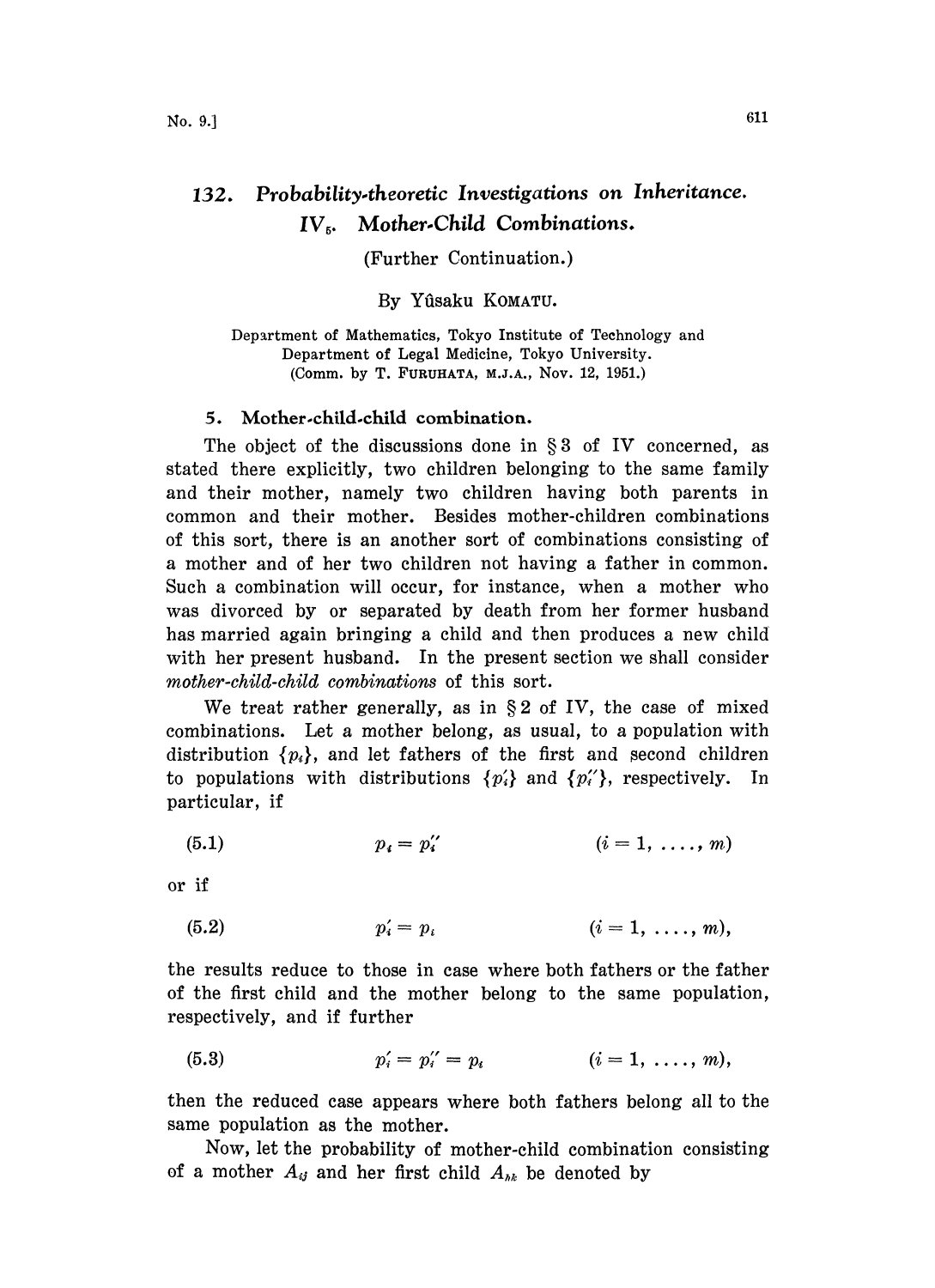(5.4)  $\pi'(ij; h k)$ 

in coformity with the notation used in  $\S 2$  of IV. Let that of mother-child combination consisting of a mother  $A_{ij}$  and the second child  $A_{f_0}$  be similarly denoted by

$$
\pi''(ij;fg).
$$

It is evident, that  $\pi''(ij;fg)$  may be obtained from  $\pi'(ij;fg)$  by substituting  $p''$ s instead of the corresponding  $p''$ s.

Let further the probability of mother-child-child combination consisting of a mother  $A_{ij}$ , her first child  $A_{ik}$  and her second child  $A_{tq}$  be denoted by

$$
(5.6) \qquad \qquad \pi^*(ij\,;\;hk,\;fg),
$$

an agreement corresponding to that immediately subsequent to (3.5) of IV being supposed to be here also made.

For a fixed type  $A_{ij}$  of mother, the probability of the event that her first and second children are of the types  $A_{hk}$  and  $A_{lo}$ respectively is equal to

$$
\frac{\pi'(ij; h k)}{\bar{A}_{ij}} \cdot \frac{\pi''(ij; fg)}{\bar{A}_{ij}},
$$

 $\tilde{A}_{ij}$  being the distribution-probability of the genotype  $A_{ij}$  in the population containing the mother, namely

$$
\bar{A}_{ij} = \begin{cases} p_i^2 & (i = j), \\ 2p_i p_j & (i \neq j). \end{cases}
$$

We get, therefore, the *fundamental relation* 

(5.7) 
$$
\pi^*(ij\,;\; hk,\; fg) = \pi'(ij\,;\; hk)\,\pi''(ij\,;\; fg)/\bar{A}_{ij}\,,
$$

by means of which, taking the table in  $\S 2$  of IV into account, we can construct the table on mother-child-child combination. In the table, the same agreement is made as in that in  $\S 3$  of IV.

|          | First             | Prob. of<br>comb. betw.   |                    | Second child       |                      |          |
|----------|-------------------|---------------------------|--------------------|--------------------|----------------------|----------|
| Mother   | child             | mother and<br>first child | $A_{ii}$           | $A_{ih}$           | $A_{ik}$             | $A_{fg}$ |
|          | $A_{ii}$          | $p_i^2 p_i'$              | $p_i^2 p_i' p_i''$ | $p_i^2 p_i' p_h''$ | $p_i^2 p_i' p_k'$    | $\bf{0}$ |
|          | $A_{4h}$          | $p_i^2 p_h'$              | $p_i^2 p_h' p_i''$ | $p_i^2 p_h' p_h''$ | $p_i^2 p_h' p_{k}''$ | 0        |
| $A_{ii}$ | $A_{ik}$          | $p_i^2 p_k'$              | $p_i^2 p_k' p_i''$ | $p_i^2 p_k' p_h''$ | $p_i^2 p_k' p_k''$   | 0        |
|          | $A_{\mathit{fg}}$ | 0                         |                    | 0                  |                      | 0        |
|          |                   | $p_i^2$                   | $p_i^2 p_i''$      | $p_i^2 p_h$ "      | $p_i^2 p_k$          |          |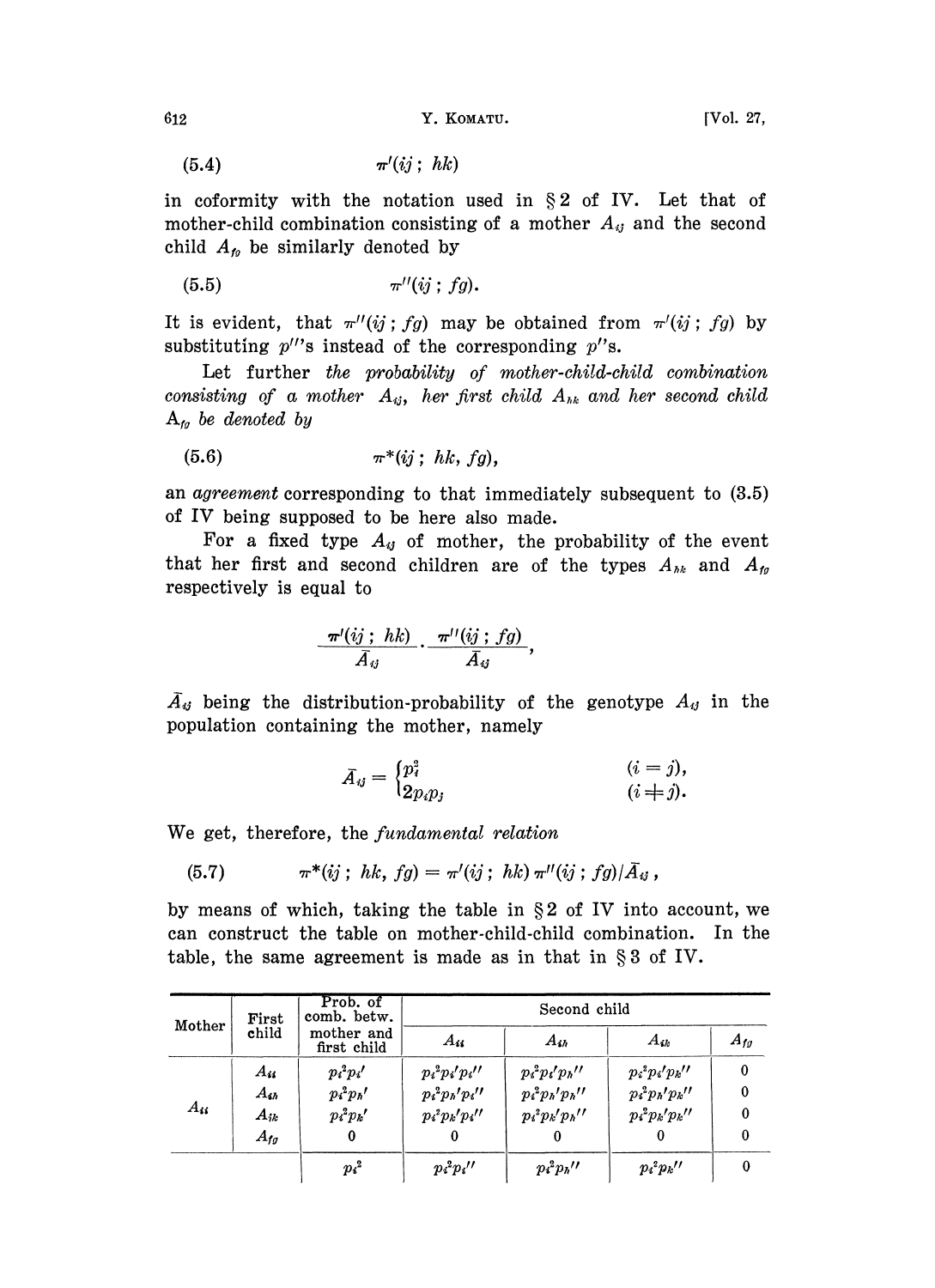| $A_{ii}$<br>Prob. of<br>comb. betw.<br>mother and<br>first child<br>First<br>child |                            |                     |                                                                                                       | $A_{jj}$                     | Second child<br>$A_{ij}$                        | $A_{th}$                                  | $A_{jh}$                        | $A_{ik}$                            | $A_{jk}$    | $A_{fg}$ |
|------------------------------------------------------------------------------------|----------------------------|---------------------|-------------------------------------------------------------------------------------------------------|------------------------------|-------------------------------------------------|-------------------------------------------|---------------------------------|-------------------------------------|-------------|----------|
|                                                                                    | Aii                        | $p_ip_i'$           | $\frac{1}{2}p_ip_jp_i'p_i''$                                                                          | $\frac{1}{2}p_ip_ip_i'p_j''$ | $\frac{1}{2}p_ip_ip_i'(p_i''+p_j'')$            | $2p_ip_ip_i'p{_h}^{\prime\prime}$         |                                 | $2p_ip_ip_i'p_k''$                  |             |          |
|                                                                                    | $A_{jj}$                   | $p_ip_jp_j'$        | $\frac{1}{2}p_ip_jp_i'p_i''$                                                                          | $\frac{1}{2}p_ip_jp_j'p_j''$ | $\frac{1}{2}p_ip_j(p_i''+p_j'')$                | $\frac{1}{2}p_ip_j^fp_h^H$                |                                 | $\ddot{x} p_ip_ip'_ip_k{'}$         |             |          |
|                                                                                    | $A_{ij}$                   | $p_ip_j(p_i'+p_j')$ | $\frac{1}{2}p_{i}p_{j}(p_{i}'+p_{j}')p_{i}''\left[\frac{1}{2}p_{i}p_{j}(p_{i}'+p_{j}')p_{j}''\right]$ |                              | $\frac{1}{2}p_ip_j(p_i'+p_j')(p_i''+p_j'')$     | $\frac{1}{2} p_i p_j (p_i' + p_j') p_h''$ |                                 | $\frac{1}{2}p_ip_j(p_i'+p_j')p_k''$ |             |          |
|                                                                                    | $\frac{A_{in}}{A_{jn}}$ or | $p_ip_jp_n'$        | $\frac{1}{2}p_ip_jp_h'p_i''$                                                                          | $\frac{1}{2}p_ip_jp_i'p_j''$ | $\frac{1}{2}p_ip_jp_h'(p_i''+p_j'')$            | $\frac{1}{4}p_4p_3p_4^{h}p_5^{H}$         |                                 | $\frac{1}{2}p_ip_jp_h'p_k''$        |             |          |
|                                                                                    | $A_{ik}$ or<br>$A_{jk}$    | $p_ip_k'$           | $\frac{1}{2}p_ip_jp_k'p_i''$                                                                          | $\frac{1}{2}p_ip_jp_k'p_j''$ | $\frac{1}{2}p_ip_jp_k'(p_i''+p_j'')$            | $\frac{1}{2}p_ip_jp_k'p_h''$              |                                 | $2p_ip_jp_k'p_k''$                  |             |          |
|                                                                                    | $A_{hk}$                   | $\bullet$           | $\circ$                                                                                               | $\bullet$                    | 0                                               | 0                                         |                                 |                                     | 0           |          |
|                                                                                    |                            | $2p_ip_j$           | $p_ip_ip_i{''}$                                                                                       | $p_ip_jp_j^{\prime\prime}$   | $p_ip_j(p_i^{\prime\prime}+p_j^{\prime\prime})$ |                                           | $p_ip_ip'' \mid p_ip_ip'' \mid$ | $p_4p_3p_4''$                       | $ p_ip_ip'$ |          |

613